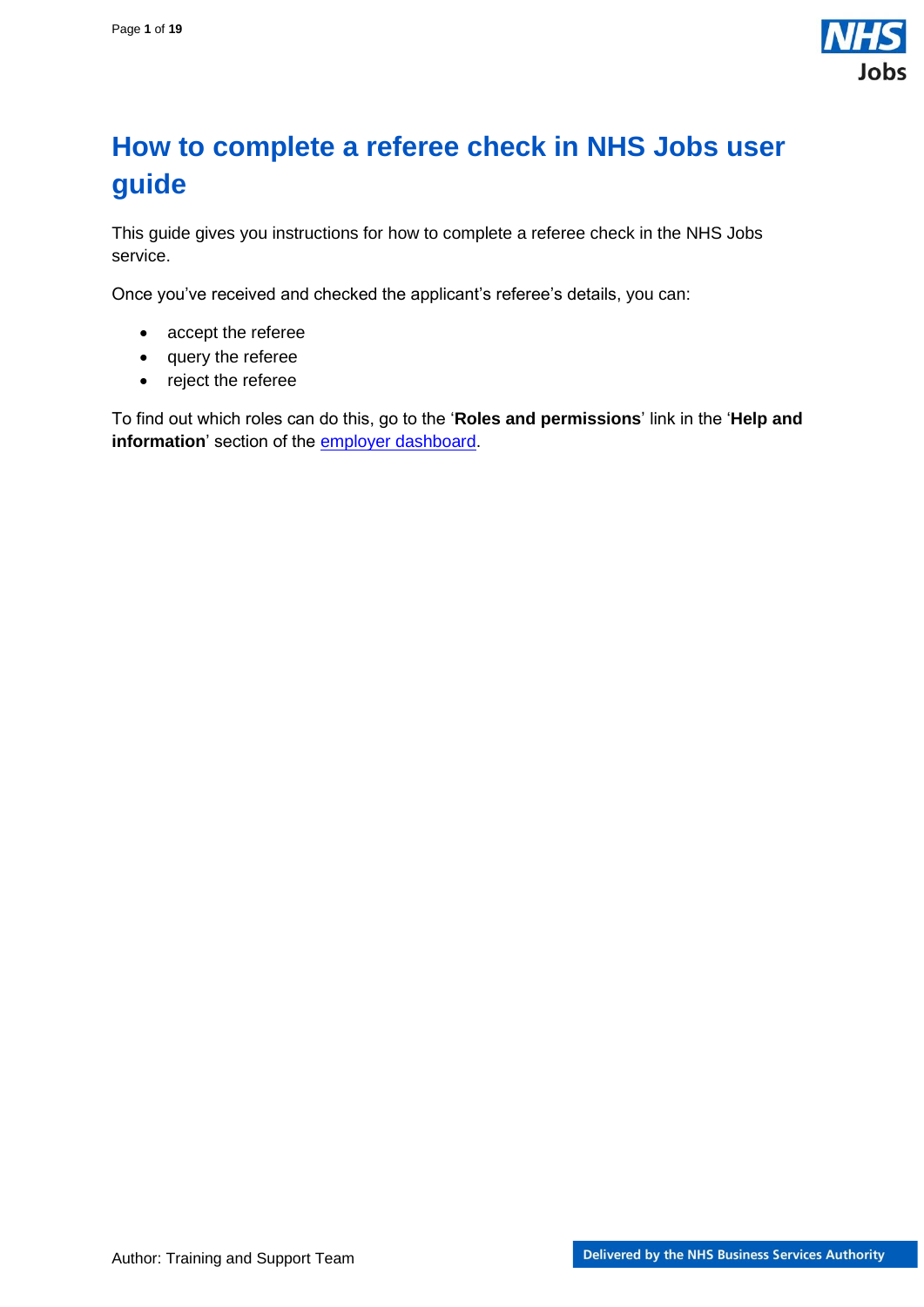# **Contents**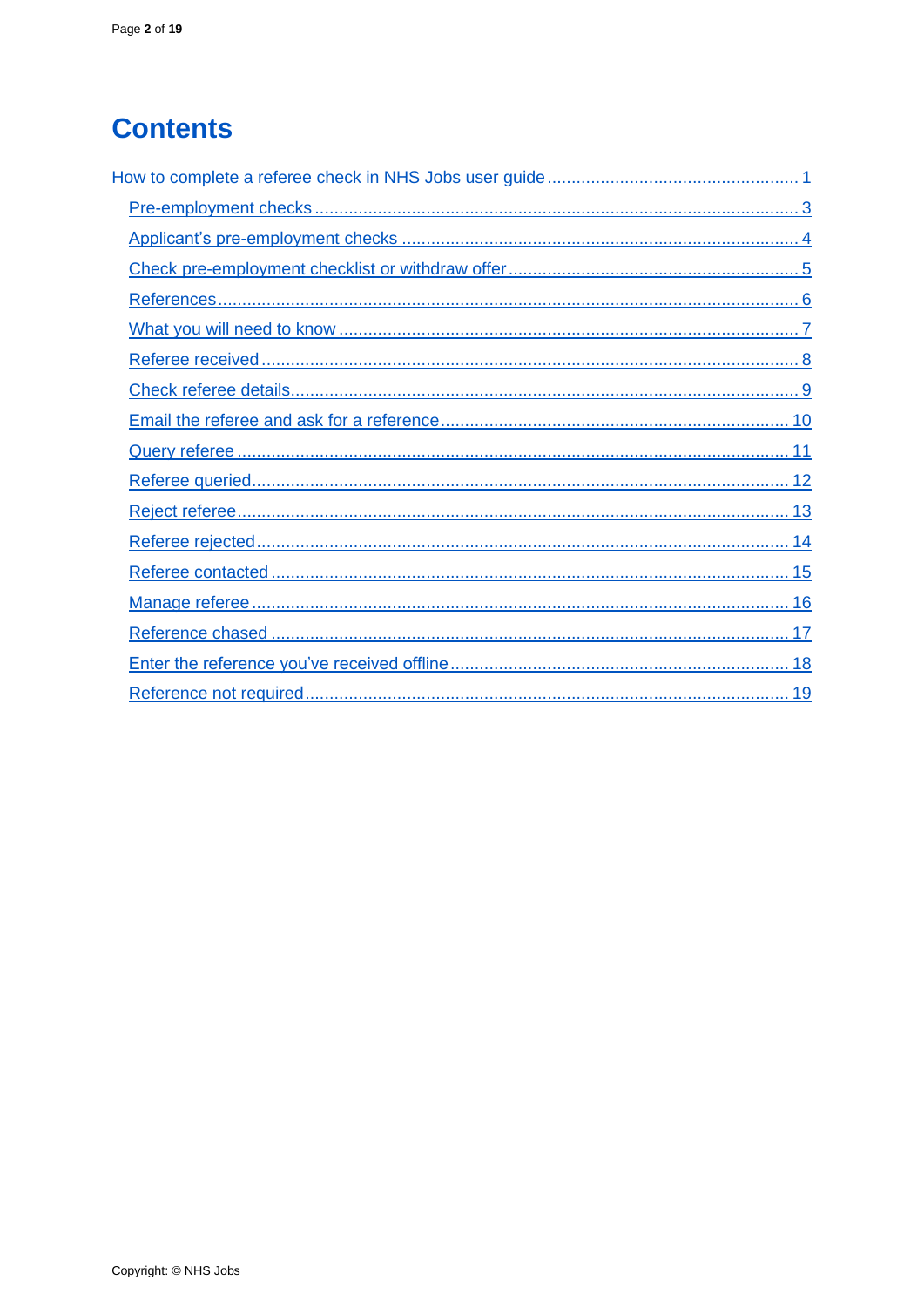## <span id="page-2-0"></span>**Pre-employment checks**

This page gives you instructions for how to access pre-employment checks.

**Important:** You must have an applicant who has accepted a conditional job offer and completed their pre-employment checks.

To access pre-employment checks, complete the following step:

1. Select the ['Pre-employment checks'](#page-3-0) link.

|                                        | <b>BETA</b> Your feedback will help us to improve this service. | Show tasks for all accounts                                  |
|----------------------------------------|-----------------------------------------------------------------|--------------------------------------------------------------|
|                                        |                                                                 |                                                              |
| <b>NHS Business Services Authority</b> |                                                                 | What you can do                                              |
| <b>Dashboard</b>                       |                                                                 |                                                              |
| Tasks by stage                         | <b>Listings by user</b>                                         | Create a job listing                                         |
|                                        |                                                                 | Search for a listing                                         |
| Showing tasks for                      |                                                                 | Search for an applicant                                      |
| All users                              | $\check{~}$                                                     |                                                              |
| <b>Draft</b>                           | 386 - on track 22, overdue 364                                  | <b>Manage the account</b>                                    |
|                                        |                                                                 | Manage users                                                 |
| <b>Approvals</b>                       | 3 - on track 1, overdue 2                                       | At risk applicants                                           |
|                                        |                                                                 | <b>Accredited logos</b><br><b>Key performance indicators</b> |
| <b>Published</b>                       | 4                                                               | (KPIs)                                                       |
|                                        |                                                                 | <b>Approval settings</b>                                     |
| <b>Shortlisting</b>                    | 8 - on track 1, overdue 7                                       | <b>Departments</b><br><b>Welsh listings</b>                  |
|                                        |                                                                 |                                                              |
| <b>Interviews</b>                      | 1 - on track 0, overdue 1                                       |                                                              |
|                                        |                                                                 | <b>Documents and</b><br>templates                            |
| <b>Ready to offer</b>                  | 42 - on track 16, overdue 26                                    | Overview of your organisation                                |
|                                        |                                                                 | <b>Supporting documents</b>                                  |
| <b>Conditional offers</b>              | 22 - on track 5, overdue 17                                     | <b>Contract templates</b>                                    |
|                                        |                                                                 | Offer letter templates                                       |
| Pre-employment<br>checks               | 24 - on track 4, overdue 20                                     |                                                              |
|                                        |                                                                 | <b>Help and information</b>                                  |
| <b>Contracts</b>                       | 57 - on track 11, overdue 46                                    | The employer hub                                             |
|                                        |                                                                 | Roles and permissions                                        |
| <b>End recruitment</b>                 | 7 - on track 4, overdue 3                                       | Contact your super users                                     |
|                                        |                                                                 | <b>Reporting</b>                                             |
|                                        |                                                                 |                                                              |
|                                        |                                                                 | Run a report                                                 |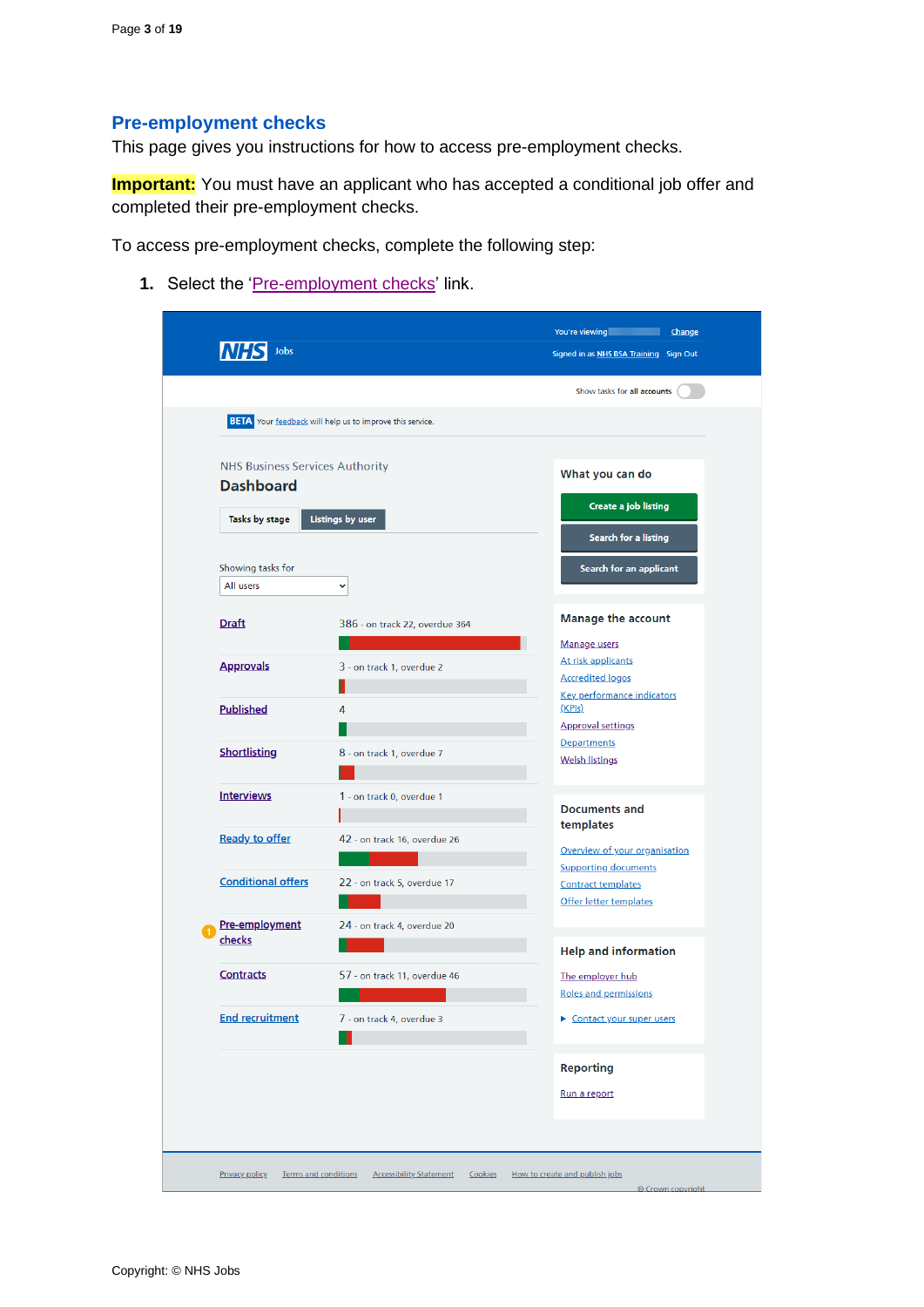## <span id="page-3-0"></span>**Applicant's pre-employment checks**

This page gives you instructions for how to find the applicant and start their pre-employment checks.

**Important:** In this example, the **Outstanding checks** section shows the 'References' check is outstanding.

Find the applicant and complete the following steps:

- **1.** Select the 'Applicant' link to view the applicant's details (optional).
- **2.** Select the 'Job title' link to view the job details (optional).
- **3.** Select the ['View checks or withdraw offer'](#page-4-0) link.

|                                                                                                                                                       | Jobs                                                                                                                                               |                                                   |                                                                                                                                                                                                                       | You're viewing NHS BSA Training<br>Change<br>Signed in as Liam M1 Sign Out |  |
|-------------------------------------------------------------------------------------------------------------------------------------------------------|----------------------------------------------------------------------------------------------------------------------------------------------------|---------------------------------------------------|-----------------------------------------------------------------------------------------------------------------------------------------------------------------------------------------------------------------------|----------------------------------------------------------------------------|--|
|                                                                                                                                                       |                                                                                                                                                    |                                                   |                                                                                                                                                                                                                       | Show tasks for all accounts                                                |  |
| < Go back<br><b>NHS BSA Training</b><br>Showing tasks for<br>All users<br>Pre-employment checks<br><b>Applicant</b><br>Liam MA<br>AR-210128-<br>00006 | BETA Your feedback will help us to improve this service.<br>Pre-employment checks<br>v<br>Job title<br><b>Learning Consultant</b><br>T2020-21-4641 | <b>Deadline</b><br>01 Apr 2022<br><b>ON TRACK</b> | <b>Outstanding checks</b><br>References<br>Home address<br><b>Identity check</b><br>Right to work in the UK<br>Qualifications<br>Professional registrations<br><b>DBS</b><br><b>HPANs</b><br><b>Health assessment</b> | What needs doing next<br>View checks or withdraw<br>offer                  |  |
| Privacy policy                                                                                                                                        | Terms and conditions                                                                                                                               | <b>Accessibility Statement</b>                    | Cookies<br>How to create and publish jobs                                                                                                                                                                             | © Crown copyright                                                          |  |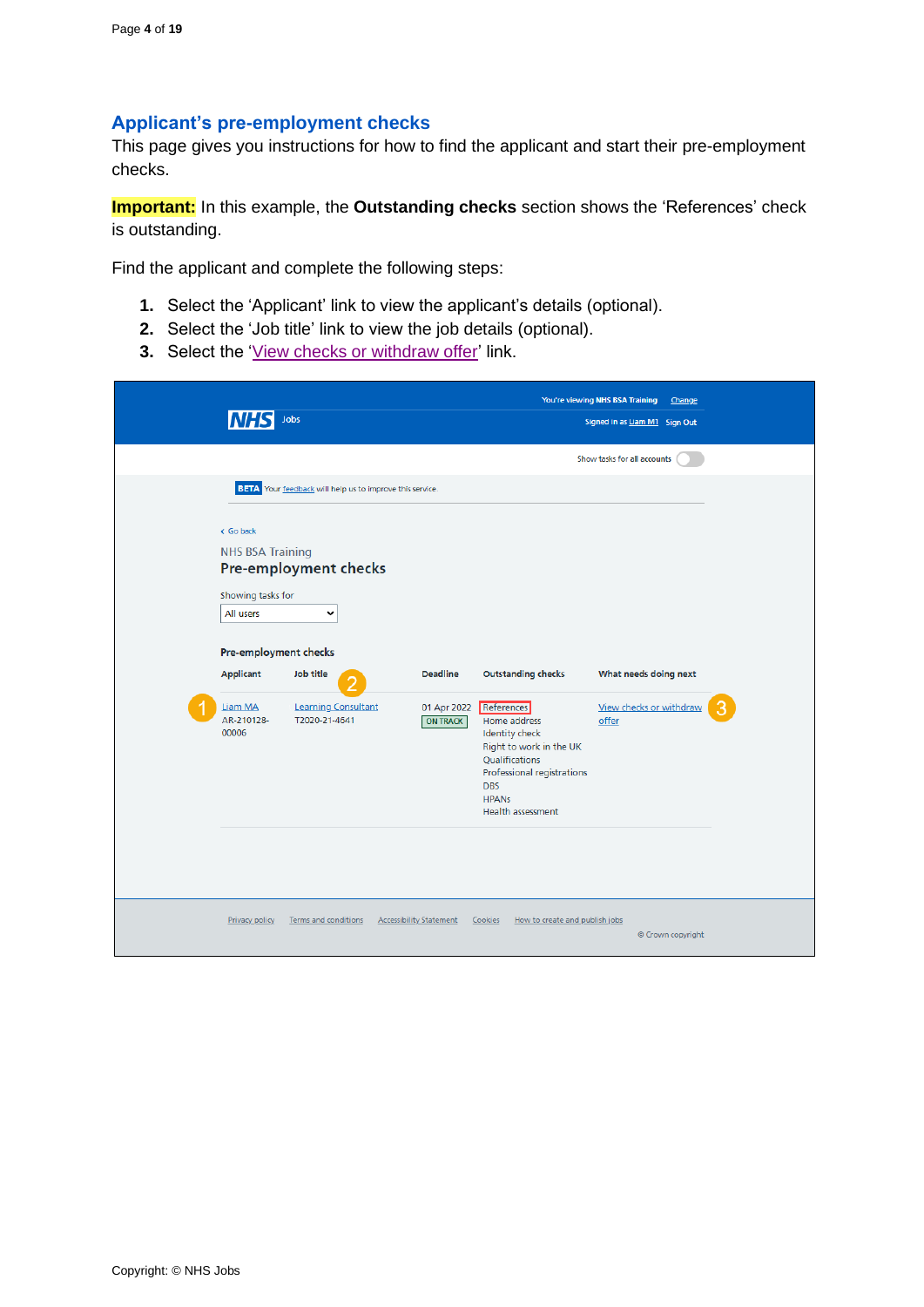## <span id="page-4-0"></span>**Check pre-employment checklist or withdraw offer**

This page gives you instructions for how to confirm if you want to check the pre-employment checklist or withdraw the job offer.

To confirm if you want to check the pre-employment checklist or withdraw the job offer, complete the following steps:

- **1.** Select an answer:
	- ['Check pre-employment checklist'](#page-5-0)
	- 'Withdraw offer'
- **2.** Select the 'Continue' button.

|                      | Jobs<br><b>INHS</b>                                                                        | You're viewing NHS BSA Training<br>Signed in as Liam M1 Sign Out | Change            |
|----------------------|--------------------------------------------------------------------------------------------|------------------------------------------------------------------|-------------------|
|                      | BETA Your feedback will help us to improve this service.<br>< Go back                      |                                                                  |                   |
|                      | Pre-employment checks<br>The conditional offer has been accepted by<br><b>Liam MA</b>      |                                                                  |                   |
| $\blacktriangleleft$ | Would you like to<br>Check pre-employment checklist<br>Withdraw offer                      |                                                                  |                   |
|                      | Continue                                                                                   |                                                                  |                   |
|                      | <b>Terms and conditions</b><br><b>Accessibility Statement</b><br>Privacy policy<br>Cookies | How to create and publish jobs                                   | © Crown copyright |

If you've withdrawn the applicant's job offer, you've reached the end of this user guide.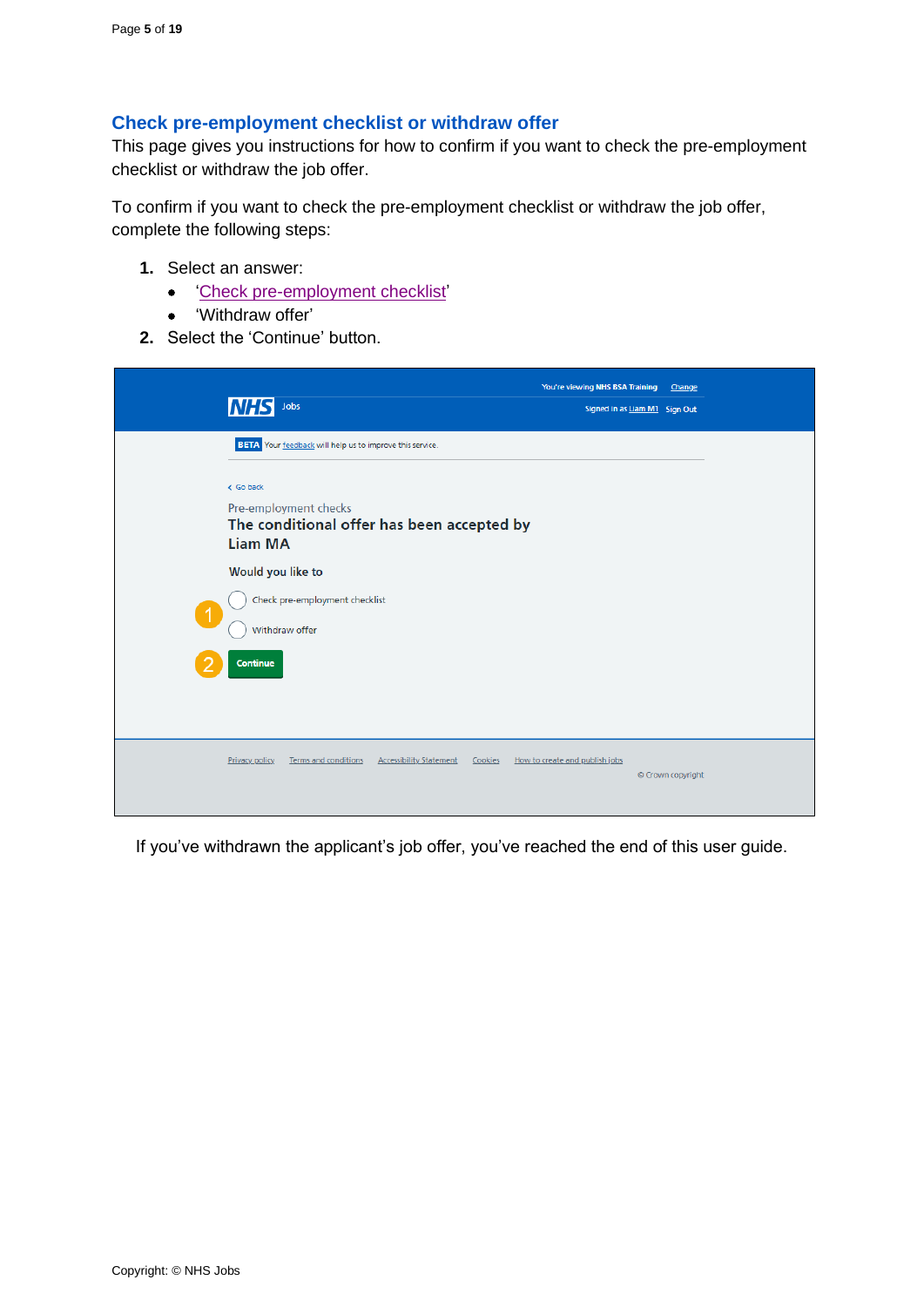#### <span id="page-5-0"></span>**References**

This page gives you instructions for how to start a referee check.

**Important:** In this example, the status is '**STARTED**' as you've confirmed the applicant needs a reference check.

To start a referee check, complete the following step:

1. Select the ['References'](#page-6-0) link.

| <b>Jobs</b>                                                                                                                                 | You're viewing NHS Training and Support<br>Change<br>Signed in as Liam M1 Sign Out |
|---------------------------------------------------------------------------------------------------------------------------------------------|------------------------------------------------------------------------------------|
| <b>BETA</b> Your feedback will help us to improve this service.                                                                             |                                                                                    |
| < Go back                                                                                                                                   |                                                                                    |
| Pre-employment checklist for Andrea Ballantyne                                                                                              |                                                                                    |
| The applicant accepted your conditional job offer.<br>They now need to give pre-employment information before they can start their new job. |                                                                                    |
| <b>References</b>                                                                                                                           |                                                                                    |
| References                                                                                                                                  | <b>STARTED</b>                                                                     |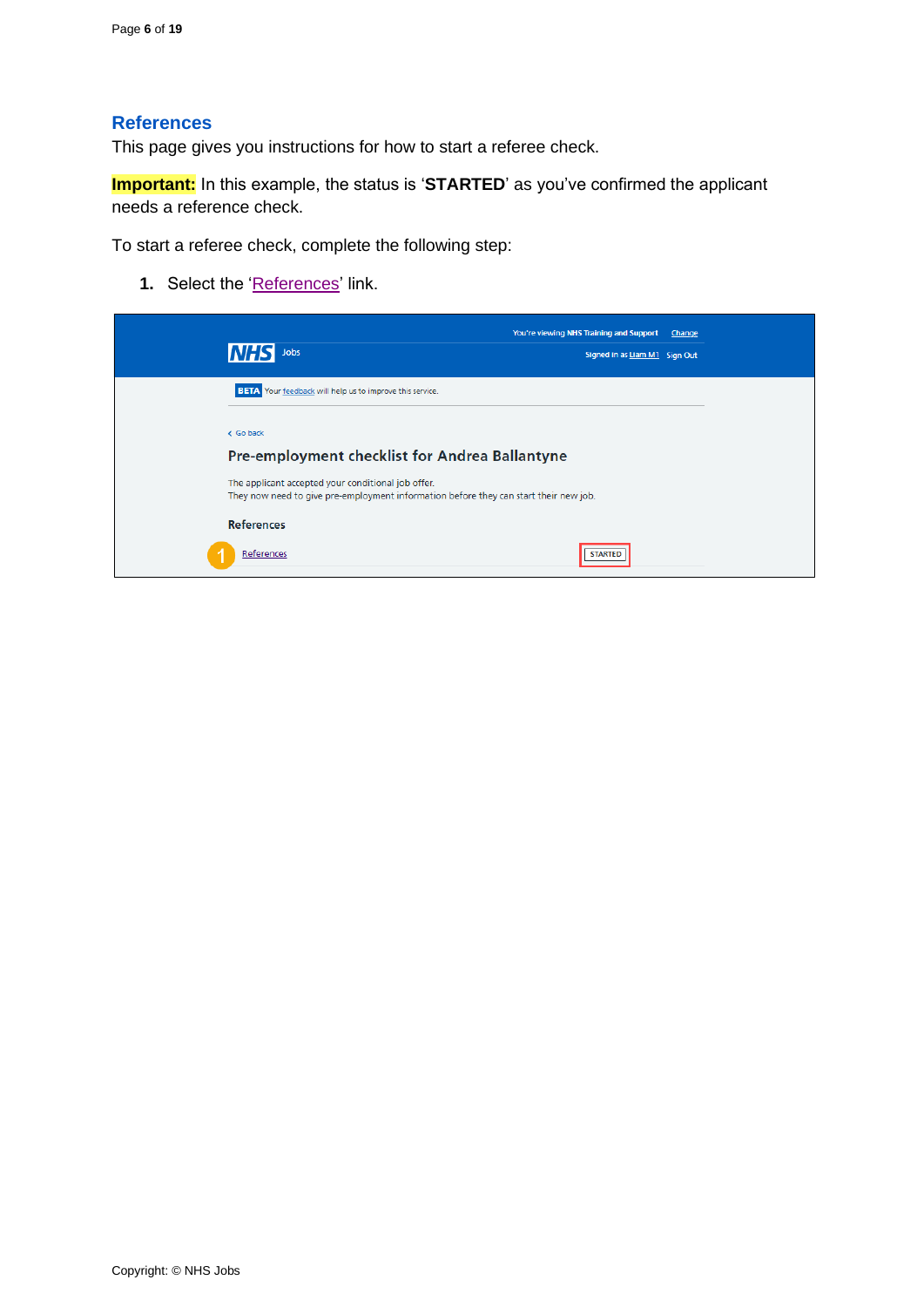#### <span id="page-6-0"></span>**What you will need to know**

This page gives you information for what you will need to know to complete a referee check.

Read the information on the page and complete the following step:

1. Select the ['Continue'](#page-7-0) button.

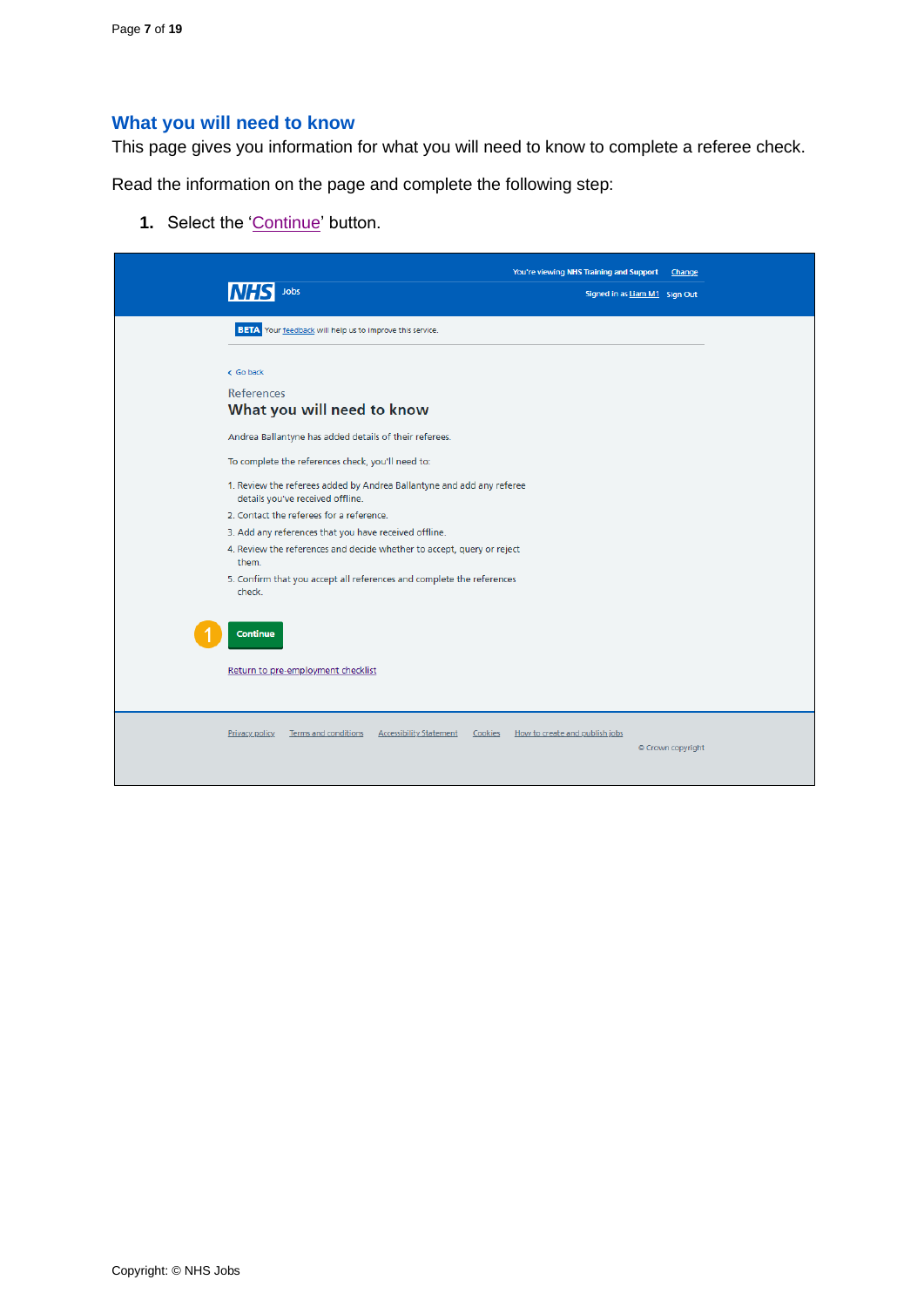## <span id="page-7-0"></span>**Referee received**

This page shows confirmation the status is '**REFEREE RECEIVED**' as a referee has been added.

To review the referee, complete the following step:

**1.** Select the ['Review'](#page-8-0) link.

| <b>INHS</b><br>Jobs                                                                    |                                |                     | You're viewing NHS Training and Support<br>Change<br>Signed in as Liam M1 Sign Out |
|----------------------------------------------------------------------------------------|--------------------------------|---------------------|------------------------------------------------------------------------------------|
| <b>References</b><br><b>Andrea Ballantyne's references</b><br><b>Referees provided</b> |                                |                     |                                                                                    |
| Name                                                                                   | Organisation                   | Dates               | What you can do                                                                    |
| Andrea Ballantyne<br><b>REFEREE RECEIVED</b>                                           | <b>NHSBSA</b>                  | May 1986 to Current | Review                                                                             |
| Add another referee                                                                    |                                |                     |                                                                                    |
| <b>Finish references check</b>                                                         |                                |                     |                                                                                    |
| Return to pre-employment checklist                                                     |                                |                     |                                                                                    |
| Privacy policy<br>Terms and conditions                                                 | <b>Accessibility Statement</b> | Cookies             | How to create and publish jobs<br>© Crown copyright                                |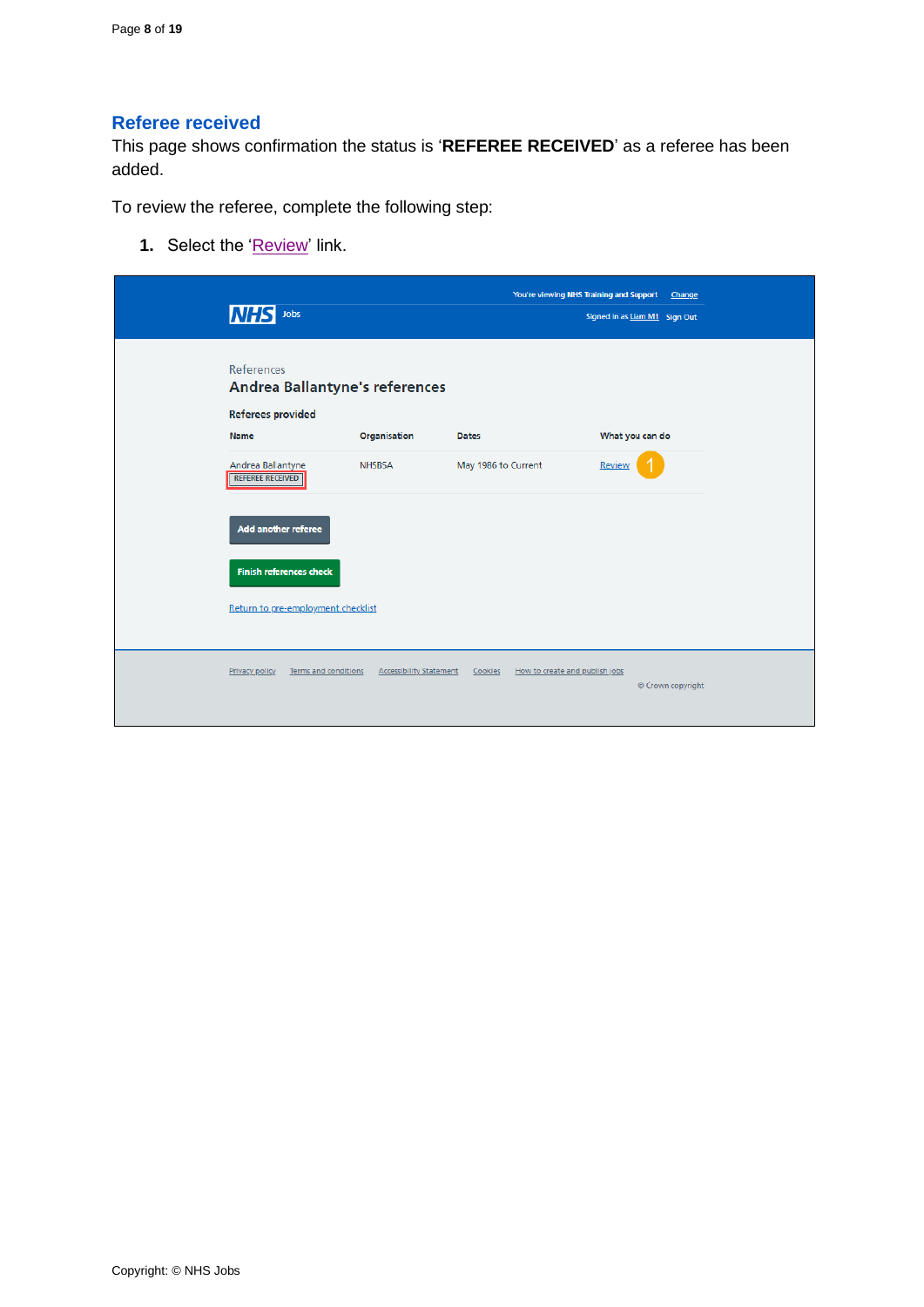## <span id="page-8-0"></span>**Check referee details**

This page gives you instructions for how to check the referee details.

To check the referee details, complete the following step:

- **1.** Select an answer:
	- ['Accept and contact them for a reference'](#page-9-0)
	- ['Query referee'](#page-10-0)
	- ['Reject and ask for a different referee'](#page-12-0)
- **2.** Select the 'Save and continue' button.

|                                                                                                                                                   |                                           | You're viewing NHS Training and Support Change |                   |
|---------------------------------------------------------------------------------------------------------------------------------------------------|-------------------------------------------|------------------------------------------------|-------------------|
| Jobs                                                                                                                                              |                                           | Signed in as Liam M1 Sign Out                  |                   |
| <b>BETA</b> Your feedback will help us to improve this service.                                                                                   |                                           |                                                |                   |
| < Go back<br><b>References</b><br><b>NHSBSA</b> reference                                                                                         |                                           |                                                |                   |
| <b>Referee received</b>                                                                                                                           | 27 January 2022                           |                                                |                   |
| <b>Referee</b>                                                                                                                                    |                                           |                                                |                   |
| Date started                                                                                                                                      | May 1986                                  |                                                |                   |
| Date ended                                                                                                                                        | Current                                   |                                                |                   |
| Organisation                                                                                                                                      | <b>NHSBSA</b>                             |                                                |                   |
| <b>Reference type</b>                                                                                                                             | Current employer                          |                                                |                   |
| Referee's relationship to you                                                                                                                     | Manager                                   |                                                |                   |
| <b>Referee's name</b>                                                                                                                             | Andrea Ballantyne                         |                                                |                   |
| Referee's phone number                                                                                                                            |                                           |                                                |                   |
| Referee's work email address                                                                                                                      | @sky.com                                  |                                                |                   |
| What to do next<br>Accept and contact them for a reference<br>Query referee<br>Reject and ask for a different referee<br><b>Save and continue</b> |                                           |                                                |                   |
| Go back to list of references<br><b>Privacy policy</b><br>Terms and conditions                                                                    | <b>Accessibility Statement</b><br>Cookies | How to create and publish jobs                 |                   |
|                                                                                                                                                   |                                           |                                                | © Crown copyright |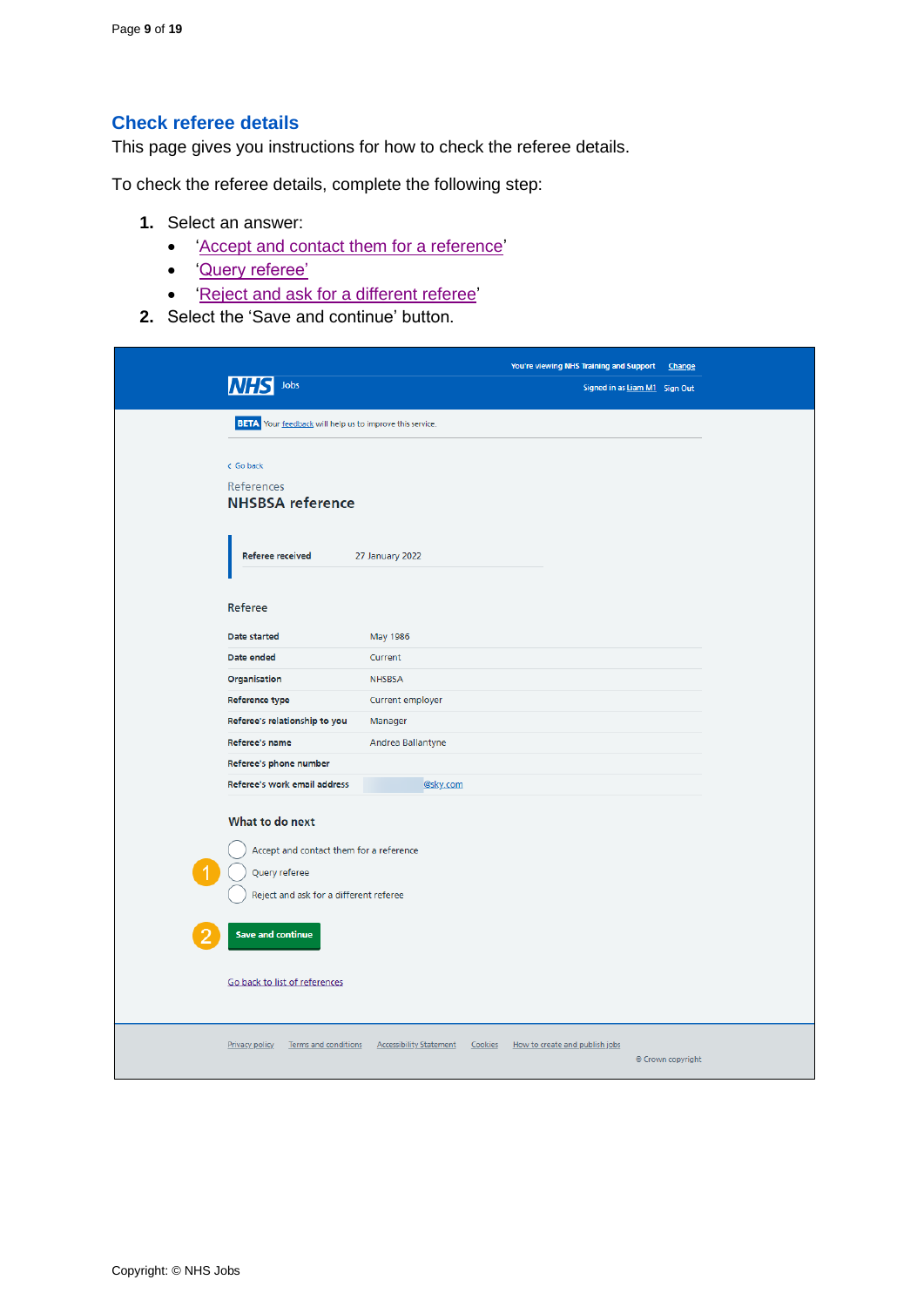#### <span id="page-9-0"></span>**Email the referee and ask for a reference**

This page gives you instructions for how to email the referee and ask for a reference.

**Important:** You'll only see this page if you've accepted the referee's details and asking them for a reference.

To email the referee and ask for a reference, complete the following steps:

1. Select the ['Send email'](#page-14-0) button.



**Tip:** Once the referee receives the email, they can select the 'Online reference' link to give a reference.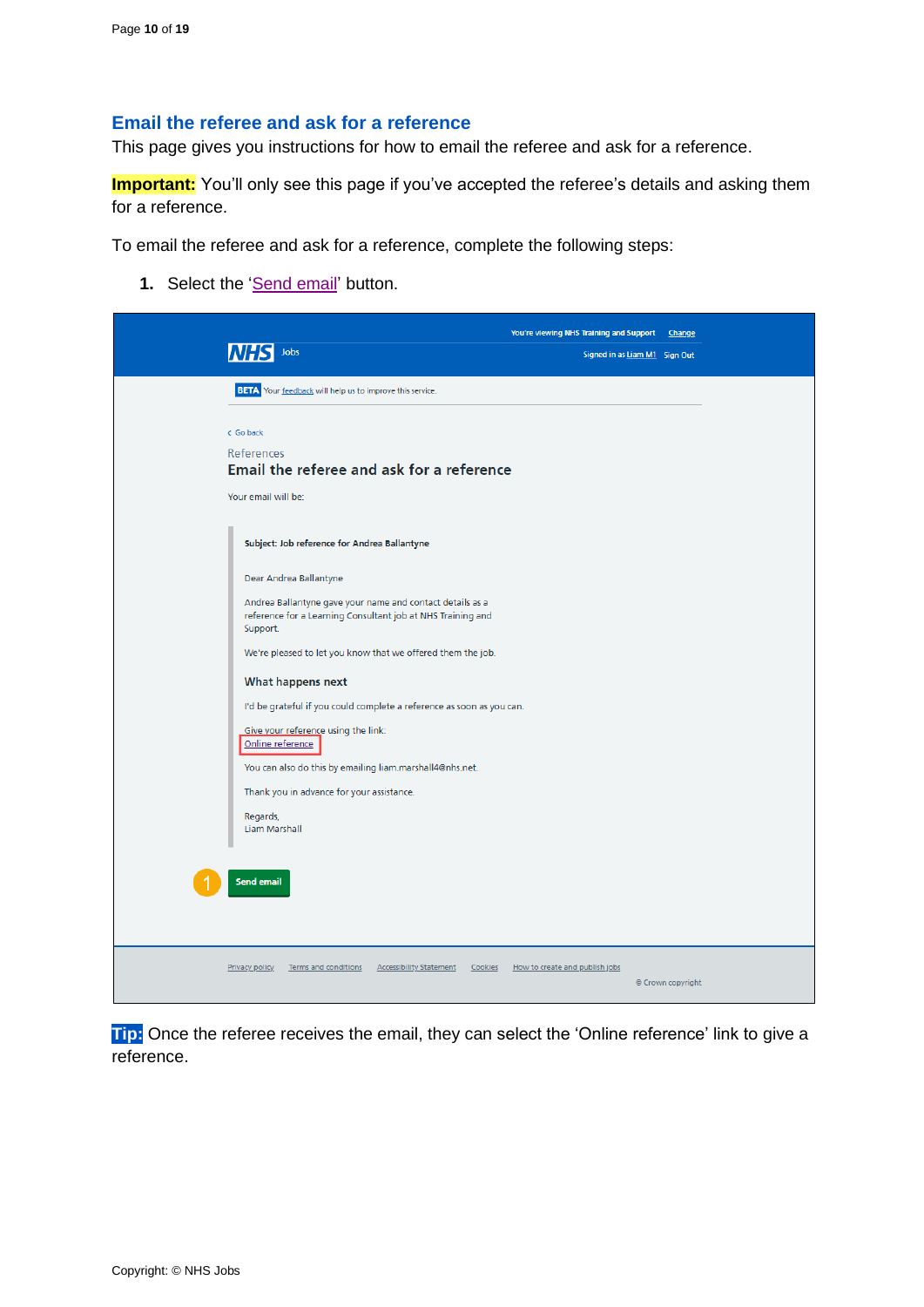## <span id="page-10-0"></span>**Query referee**

This page gives you instructions for how to query the referee.

**Important:** You'll only see this page if you're querying the referee's details with the applicant. In this example, an email address is added.

To query the referee, complete the following step:

- **1.** Use the 'applicant's email address' link to contact them
- 2. Select the ['Save and continue'](#page-11-0) button.

|                                                                     |                                |           | You're viewing NHS Training and Support | Change            |
|---------------------------------------------------------------------|--------------------------------|-----------|-----------------------------------------|-------------------|
| Jobs                                                                |                                |           | Signed in as Liam M1 Sign Out           |                   |
| <b>BETA</b> Your feedback will help us to improve this service.     |                                |           |                                         |                   |
|                                                                     |                                |           |                                         |                   |
| < Go back                                                           |                                |           |                                         |                   |
| <b>References</b>                                                   |                                |           |                                         |                   |
| Query referee 1                                                     |                                |           |                                         |                   |
| You have chosen to query this referee's details with the applicant. |                                |           |                                         |                   |
| View referee details                                                |                                |           |                                         |                   |
| Referee 1 of 1                                                      |                                |           |                                         |                   |
| Referee's name                                                      | Andrea Ballantyne              |           |                                         |                   |
| Telephone number                                                    |                                |           |                                         |                   |
| <b>Email address</b>                                                | @sky.com                       |           |                                         |                   |
| <b>Organisation name</b>                                            | <b>NHSBSA</b>                  |           |                                         |                   |
| <b>Reference type</b>                                               | Current employer               |           |                                         |                   |
| <b>Relationship to applicant</b>                                    | Manager                        |           |                                         |                   |
| Date started                                                        | May 1986                       |           |                                         |                   |
| Date ended                                                          | Current                        |           |                                         |                   |
|                                                                     |                                |           |                                         |                   |
| You should email Andrea Ballantyne at                               |                                | @nhs.net. |                                         |                   |
|                                                                     |                                |           |                                         |                   |
| <b>Save and continue</b>                                            |                                |           |                                         |                   |
|                                                                     |                                |           |                                         |                   |
|                                                                     |                                |           |                                         |                   |
|                                                                     |                                |           |                                         |                   |
| <b>Privacy policy</b><br>Terms and conditions                       | <b>Accessibility Statement</b> | Cookies   | How to create and publish jobs          | © Crown copyright |
|                                                                     |                                |           |                                         |                   |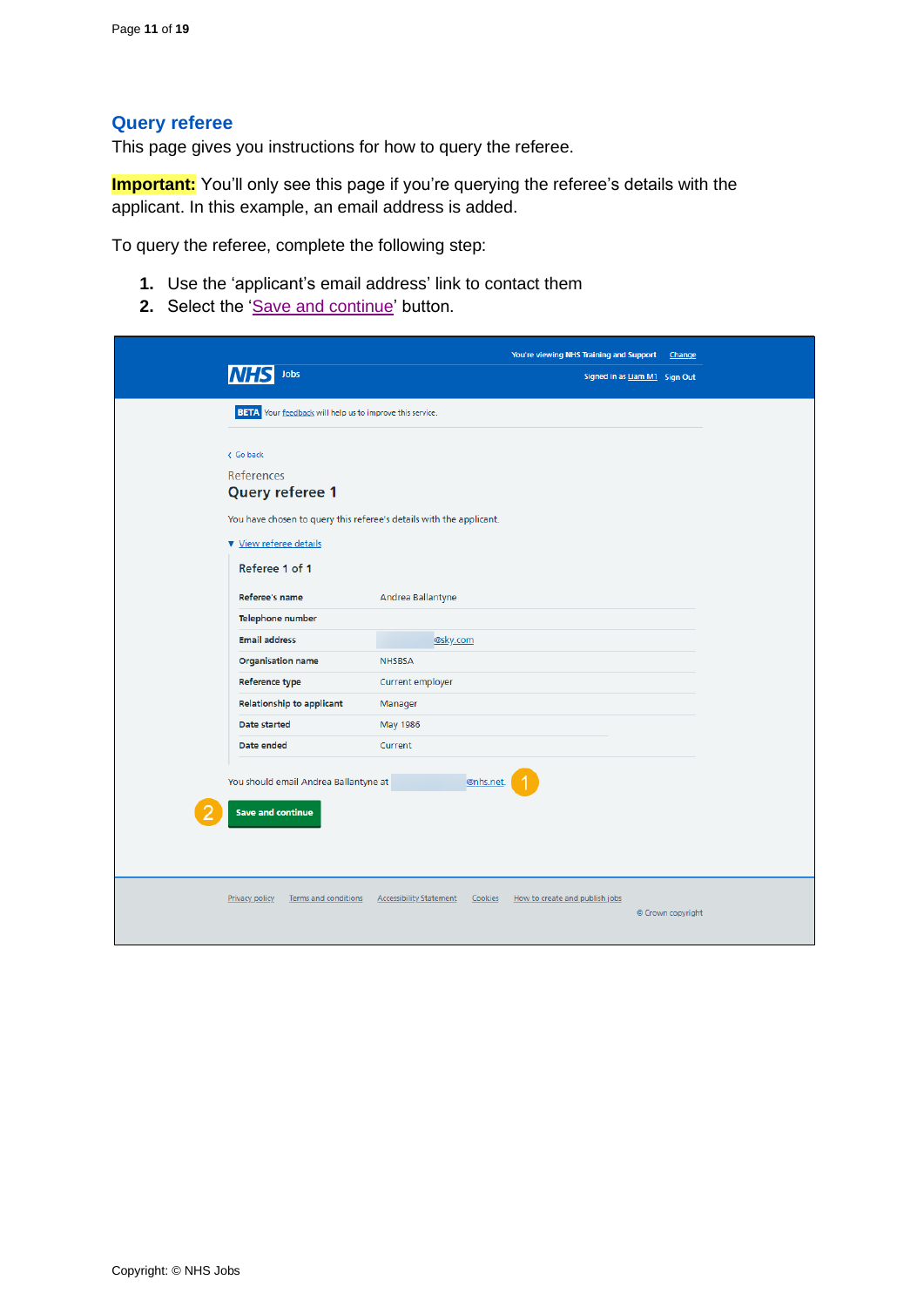## <span id="page-11-0"></span>**Referee queried**

This page shows the status is '**REFEREE QUERIED**' as you've queried the referee with the applicant.

**Important:** Once you've received a response to your query, go to the ['Review referees'](#page-7-0) page.

| <b>INHS</b><br>Jobs                                                             |                                | You're viewing NHS Training and Support   | Change<br>Signed in as Liam M1 Sign Out |
|---------------------------------------------------------------------------------|--------------------------------|-------------------------------------------|-----------------------------------------|
| <b>References</b><br>Andrea Ballantyne's references<br><b>Referees provided</b> |                                |                                           |                                         |
| Name<br>Andrea Ballantyne                                                       | Organisation<br><b>NHSBSA</b>  | <b>Dates</b><br>May 1986 to Current       | What you can do<br>Review               |
| <b>REFEREE QUERIED</b>                                                          |                                |                                           |                                         |
| Add another referee                                                             |                                |                                           |                                         |
| <b>Finish references check</b>                                                  |                                |                                           |                                         |
| Return to pre-employment checklist                                              |                                |                                           |                                         |
| Privacy policy<br>Terms and conditions                                          | <b>Accessibility Statement</b> | How to create and publish jobs<br>Cookies | © Crown copyright                       |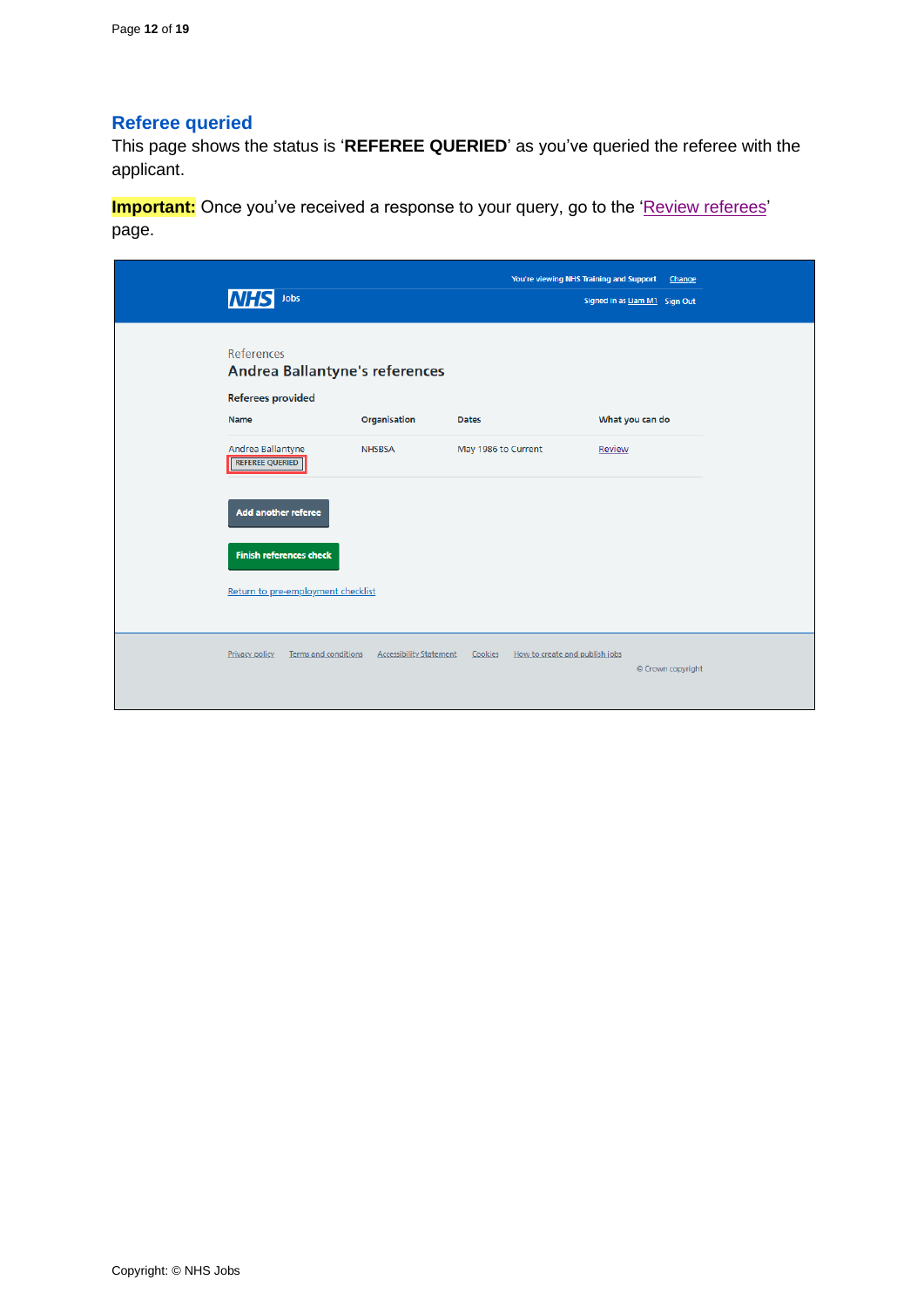## <span id="page-12-0"></span>**Reject referee**

This page gives you instructions for how to reject the referee and ask the applicant for another referee.

**Important:** You'll only see this page if you're rejecting the referee's details and asking the applicant for another referee. In this example, an email address is added.

To reject the referee and ask the applicant for another referee, complete the following step:

- **1.** Use the 'applicant's email address' link to contact them
- 2. Select the ['Save and continue'](#page-13-0) button.

|                                                          | You're viewing NHS Training and Support                                     | Change                        |
|----------------------------------------------------------|-----------------------------------------------------------------------------|-------------------------------|
| Jobs                                                     |                                                                             | Signed in as Liam M1 Sign Out |
| BETA Your feedback will help us to improve this service. |                                                                             |                               |
|                                                          |                                                                             |                               |
| < Go back                                                |                                                                             |                               |
| References                                               |                                                                             |                               |
| Reject referee 1                                         |                                                                             |                               |
|                                                          | You have chosen to reject this referee and ask the applicant for another.   |                               |
| View referee details                                     |                                                                             |                               |
| Referee 1 of 1                                           |                                                                             |                               |
|                                                          |                                                                             |                               |
| Referee's name                                           | Andrea Ballantyne                                                           |                               |
| Telephone number                                         |                                                                             |                               |
| <b>Email address</b>                                     | @sky.com                                                                    |                               |
| <b>Organisation name</b>                                 | <b>NHSBSA</b>                                                               |                               |
| <b>Reference type</b>                                    | Current employer                                                            |                               |
| <b>Relationship to applicant</b>                         | Manager                                                                     |                               |
| Date started                                             | May 1986                                                                    |                               |
| Date ended                                               | Current                                                                     |                               |
| You should email Andrea Ballantyne at                    | @nhs.net.                                                                   |                               |
|                                                          |                                                                             |                               |
| <b>Save and continue</b>                                 |                                                                             |                               |
|                                                          |                                                                             |                               |
|                                                          |                                                                             |                               |
|                                                          |                                                                             |                               |
| <b>Privacy policy</b><br>Terms and conditions            | <b>Accessibility Statement</b><br>Cookies<br>How to create and publish jobs | © Crown copyright             |
|                                                          |                                                                             |                               |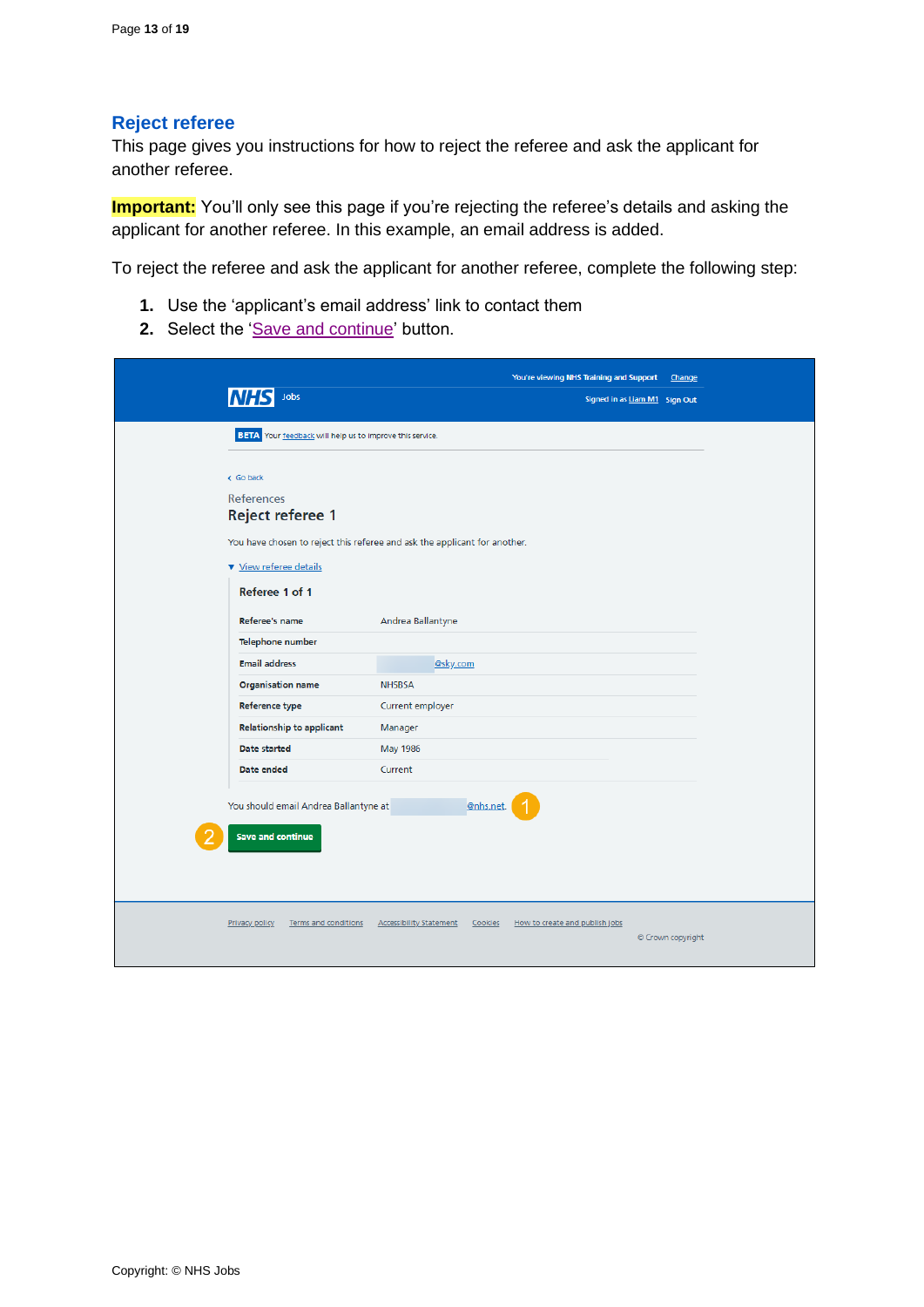## <span id="page-13-0"></span>**Referee rejected**

This page shows the status is '**REFEREE REJECTED**' as you've rejected the referee and asked the applicant for another referee.

**Important:** Once another referee is added, go to the ['Review referees'](#page-7-0) page.

| Jobs<br><b>NHS</b>                                                                     |                                |                                           | You're viewing NHS Training and Support<br>Change<br>Signed in as Liam M1 Sign Out |
|----------------------------------------------------------------------------------------|--------------------------------|-------------------------------------------|------------------------------------------------------------------------------------|
| <b>References</b><br><b>Andrea Ballantyne's references</b><br><b>Referees provided</b> |                                |                                           |                                                                                    |
| Name                                                                                   | Organisation                   | <b>Dates</b>                              | What you can do                                                                    |
| Andrea Ballantyne<br><b>REFEREE REJECTED</b>                                           | <b>NHSBSA</b>                  | May 1986 to Current                       | Review                                                                             |
| <b>Add another referee</b>                                                             |                                |                                           |                                                                                    |
| <b>Finish references check</b>                                                         |                                |                                           |                                                                                    |
| Return to pre-employment checklist                                                     |                                |                                           |                                                                                    |
| Terms and conditions<br>Privacy policy                                                 | <b>Accessibility Statement</b> | How to create and publish jobs<br>Cookies |                                                                                    |
|                                                                                        |                                |                                           |                                                                                    |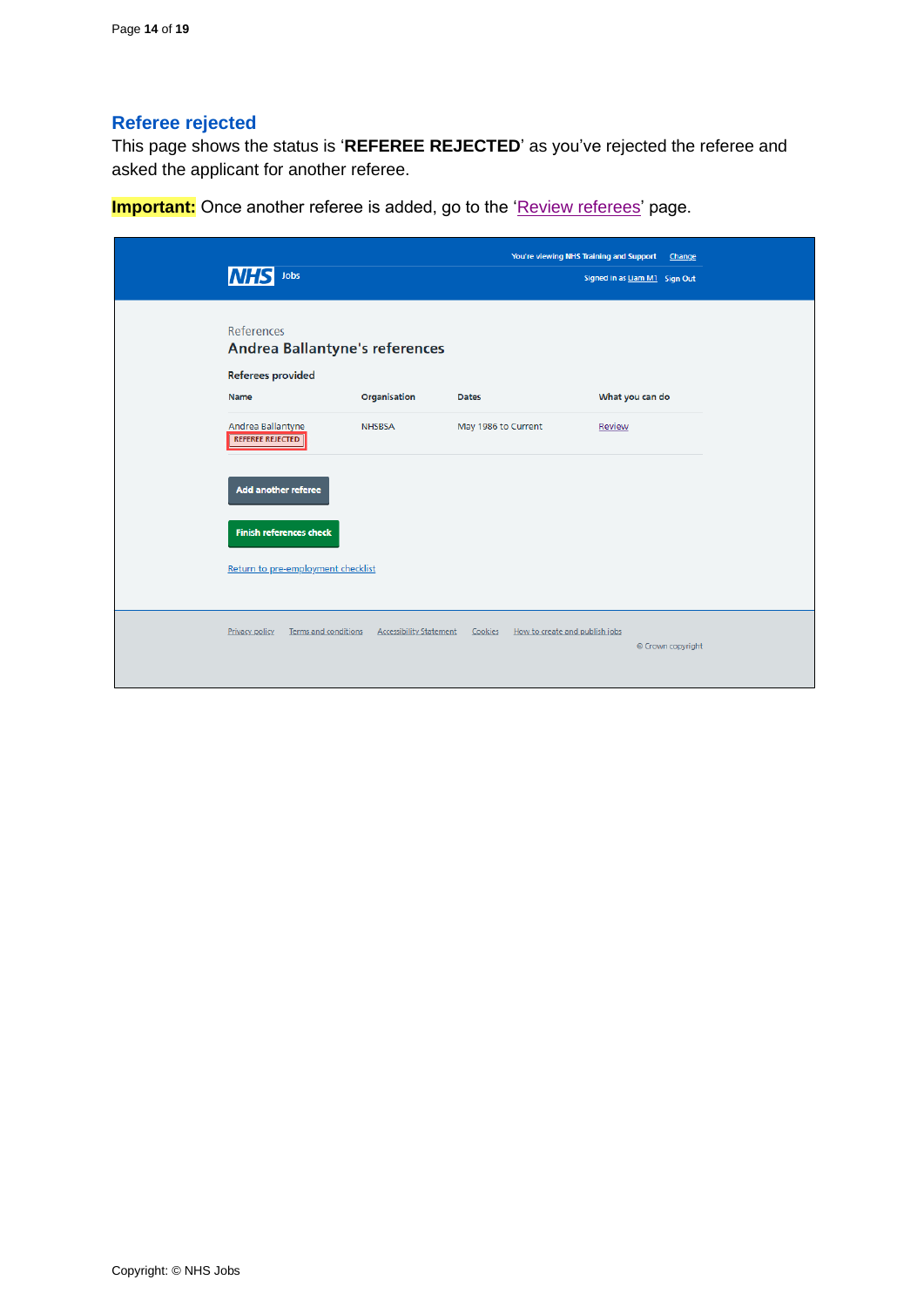## <span id="page-14-0"></span>**Referee contacted**

This page shows the status is '**REFEREE CONTACTED**' as you've contacted the referee and requested a reference.

To manage the referee, complete the following steps:

**1.** Select the ['Review'](#page-15-0) link.

| INH.<br>Jobs                                                                    |                                | You're viewing NHS Training and Support   | Signed in as Liam M1 Sign Out | Change            |
|---------------------------------------------------------------------------------|--------------------------------|-------------------------------------------|-------------------------------|-------------------|
| References<br><b>Andrea Ballantyne's references</b><br><b>Referees provided</b> |                                |                                           |                               |                   |
| Name                                                                            | Organisation                   | <b>Dates</b>                              | What you can do               |                   |
| Andrea Ballantyne<br><b>REFEREE CONTACTED</b>                                   | <b>NHSBSA</b>                  | May 1986 to Current                       | Review                        |                   |
| <b>Add another referee</b>                                                      |                                |                                           |                               |                   |
| <b>Finish references check</b>                                                  |                                |                                           |                               |                   |
| Return to pre-employment checklist                                              |                                |                                           |                               |                   |
| Privacy policy<br>Terms and conditions                                          | <b>Accessibility Statement</b> | Cookies<br>How to create and publish jobs |                               | © Crown copyright |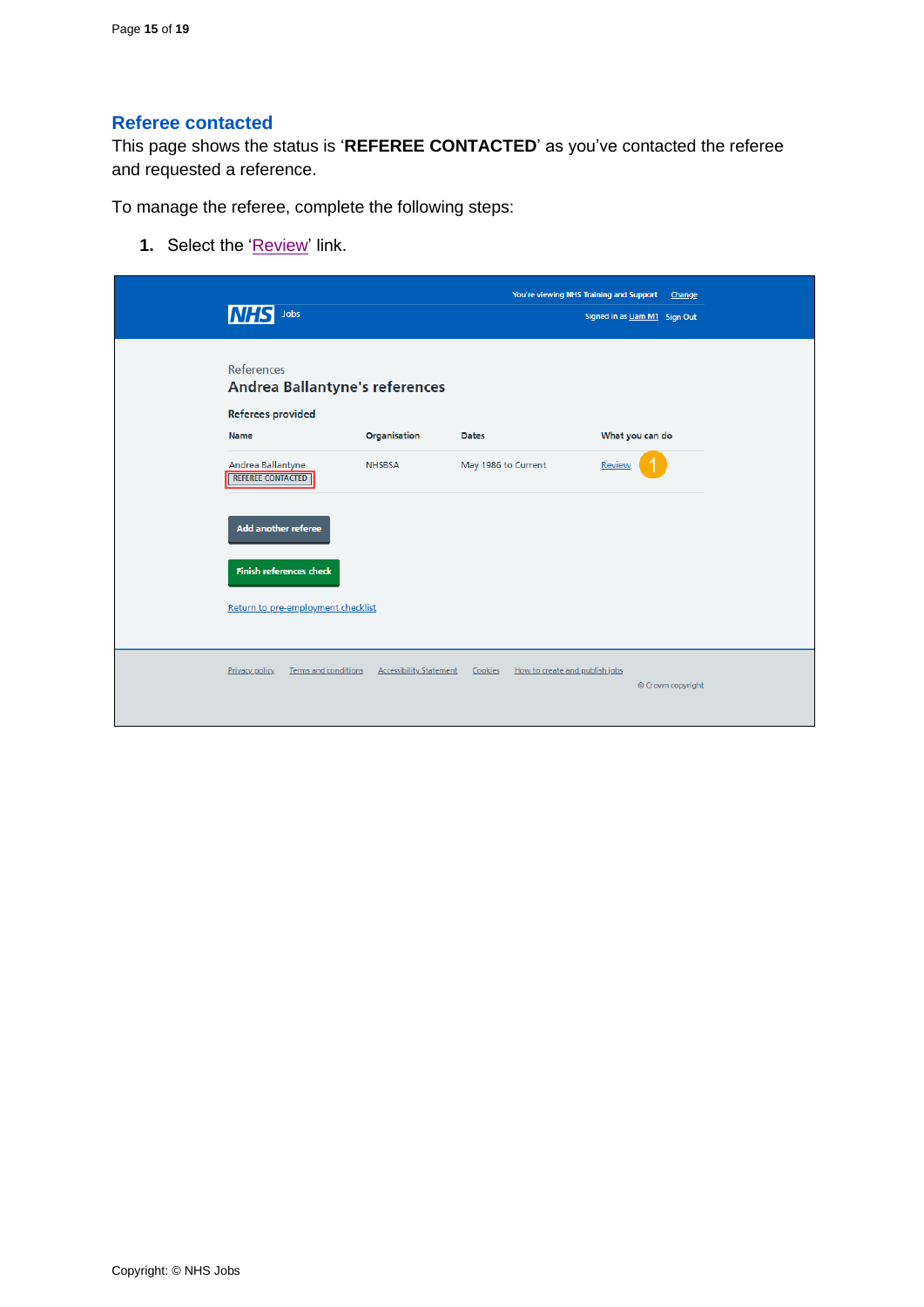#### <span id="page-15-0"></span>**Manage referee**

This page gives you instructions for how to manage the referee.

**Important:** You'll only see this page if you've contacted the referee for a reference.

Read the information on the page and complete the following steps:

- **1.** Select the 'these NHS Employers standards' link (optional).
- **2.** Select an answer:
	- ['Chase reference offline'](#page-16-0)
	- ['Enter references received offline'](#page-17-0)
	- ['Reference not required'](#page-18-0)
- **3.** Select the 'Continue' button.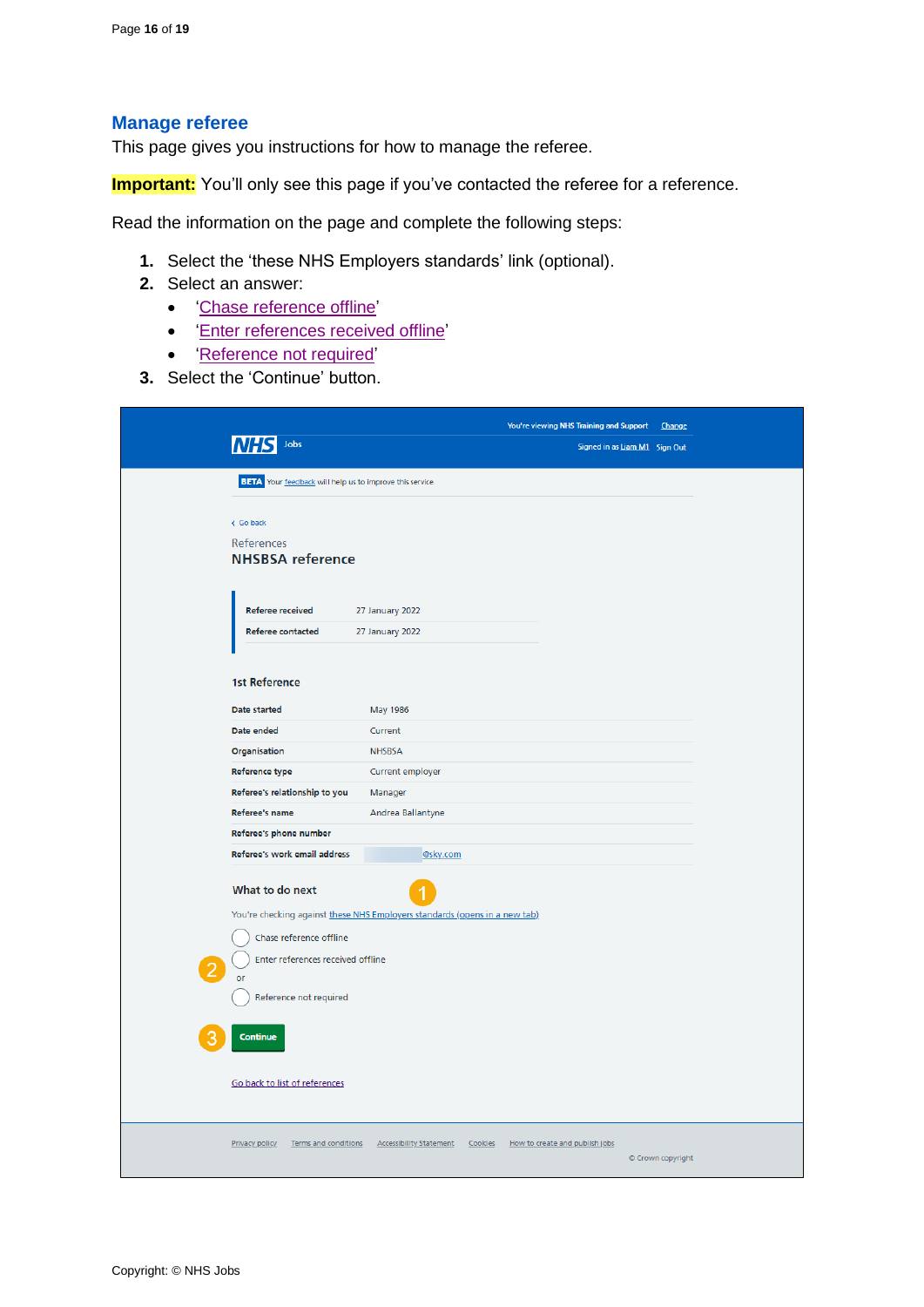## <span id="page-16-0"></span>**Reference chased**

This page shows the status is '**REFERENCE CHASED**' as you've chased the referee for a reference.

| Jobs<br>INHS                                 |                                                        |                     | You're viewing NHS Training and Support Change<br>Signed in as Liam M1 Sign Out |
|----------------------------------------------|--------------------------------------------------------|---------------------|---------------------------------------------------------------------------------|
|                                              |                                                        |                     |                                                                                 |
| References                                   |                                                        |                     |                                                                                 |
|                                              | <b>Andrea Ballantyne's references</b>                  |                     |                                                                                 |
| <b>Referees provided</b>                     |                                                        |                     |                                                                                 |
| Name                                         | Organisation                                           | <b>Dates</b>        | What you can do                                                                 |
| Andrea Ballantyne<br><b>REFERENCE CHASED</b> | <b>NHSBSA</b>                                          | May 1986 to Current | Review                                                                          |
| Add another referee                          |                                                        |                     |                                                                                 |
| <b>Finish references check</b>               |                                                        |                     |                                                                                 |
| Return to pre-employment checklist           |                                                        |                     |                                                                                 |
| Privacy policy                               | Terms and conditions<br><b>Accessibility Statement</b> | Cookies             | How to create and publish jobs                                                  |
|                                              |                                                        |                     | © Crown copyright                                                               |
|                                              |                                                        |                     |                                                                                 |

**Tip:** Once you've received a reference, go to the '**How to complete a reference check in**  NHS Jobs' user guide or video from 'Pre-employment check' section of the 'Help and [support for employers'](https://www.nhsbsa.nhs.uk/new-nhs-jobs-service/help-and-support-employers) webpage.

You've chased the referee for a reference and reached the end of this user guide.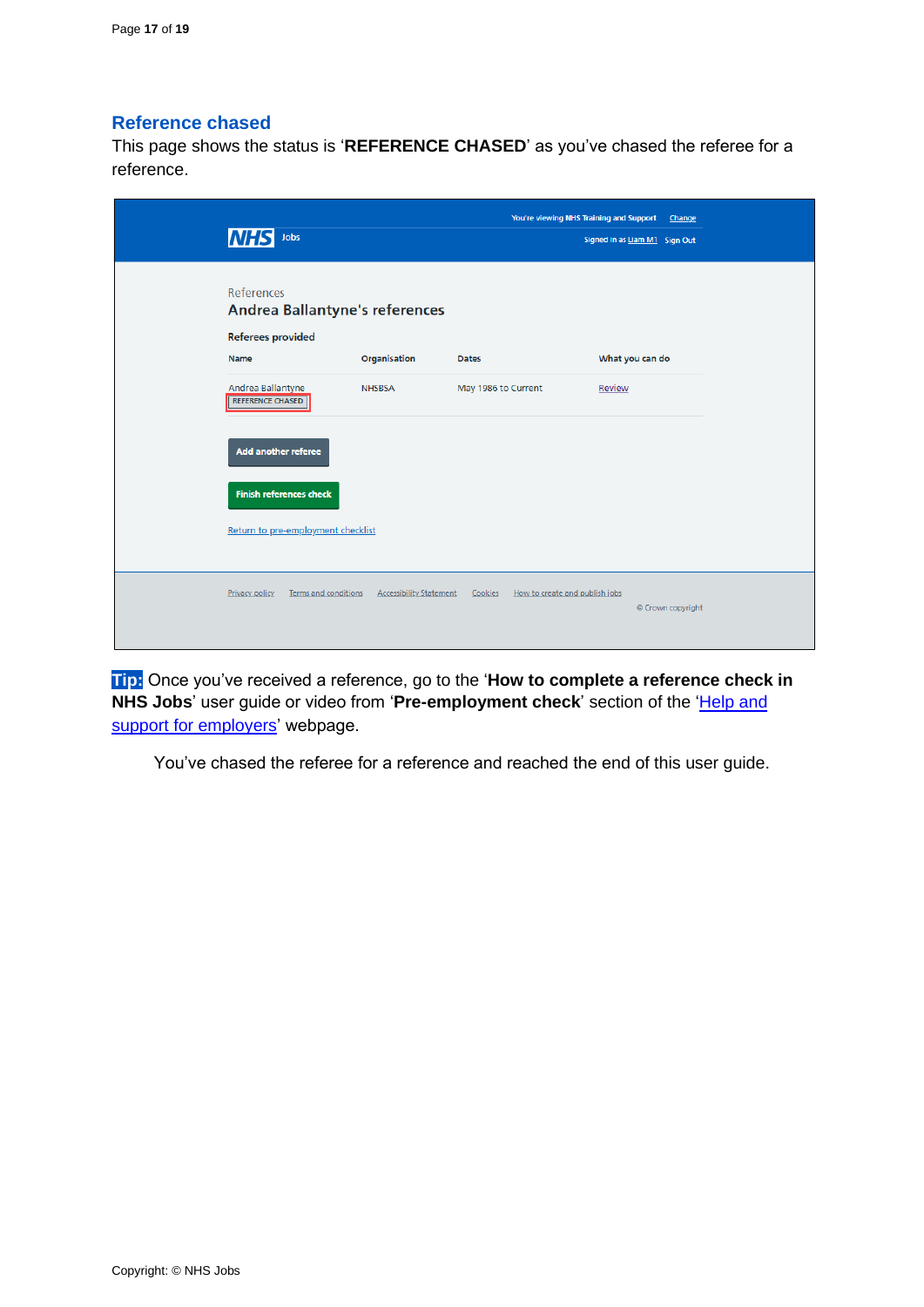## <span id="page-17-0"></span>**Enter the reference you've received offline**

This page gives you instructions for how to enter the reference you've received offline.

**Important:** You'll only see this page if you've received a reference offline outside of the NHS Jobs service.

To enter the reference you've received offline, complete the following steps:

**1.** Select the 'manually enter the reference you've received' link.

| Jobs                                                                                                                    | You're viewing NHS Training and Support | Change<br>Signed in as Liam M1 Sign Out |
|-------------------------------------------------------------------------------------------------------------------------|-----------------------------------------|-----------------------------------------|
| <b>BETA</b> Your feedback will help us to improve this service.                                                         |                                         |                                         |
| Enter the reference you received offline<br>If you have received a reference by post or email, you can keep a record of |                                         |                                         |
| it in NHS Jobs.<br>To do this you'll manually enter the reference you've received (opens in<br>new window or tab).      |                                         |                                         |
| Go back to list of references                                                                                           |                                         |                                         |
| Privacy policy<br>Terms and conditions<br><b>Accessibility Statement</b><br>Cookies                                     | How to create and publish jobs          | © Crown copyright                       |

**Tip:** Once you've received a reference, go to the '**How to complete a reference check in NHS Jobs'** user guide or video from 'Pre-employment check' section of the 'Help and [support for employers'](https://www.nhsbsa.nhs.uk/new-nhs-jobs-service/help-and-support-employers) webpage.

You've entered a reference you've received offline and reached the end of this user guide.